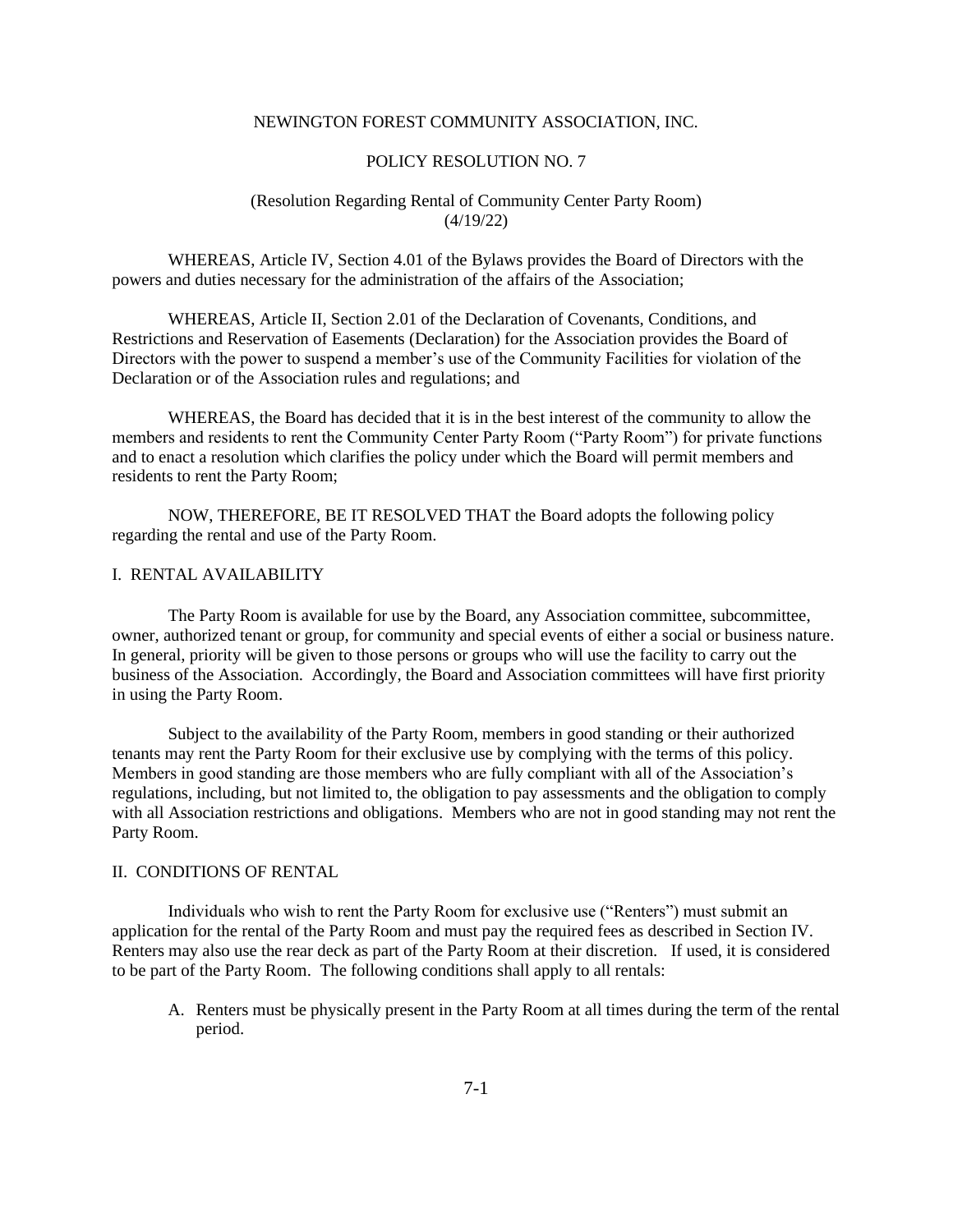- B. Renters may not charge fees of any sort for admission or entry into the Party Room.
- C. Renters must provide chaperones for all activities attended by individuals under 18 years of age. All chaperones must be at least 21 years of age. Renters must provide a minimum of one chaperone for every ten (10) minors present during the use of the Party Room.
- D. Members, tenants and their guests are responsible for the conduct of their children at all times while the Party Room is in use.
- E. Members are responsible for the conduct of their tenants and guests.
- F. An Association representative may monitor the Party Room during a rental period. The representative has the power to terminate an event if the renter or their guests fail to comply with the provisions of this policy or any policies, rules or regulations of the Association. Renters must cooperate with, and obey at all times, the personnel of the Association. In the event a Renter violates the terms of this policy to the extent that the Association, in its discretion deems it necessary to terminate the event, the Board may retain the entire security deposit as damages.
- G. Renters may not install any objects such as nails, tacks, scotch tape, candles or any other substance that causes permanent marking or damage on the Community Center building (inside and out), decks, parking lot, and grounds including, but not limited to, finger paint, glue or glitter. Renters must remove in their entirety all of their materials, decorations, equipment or trash at the end of their rental of the Party Room. Structural or electrical alterations to the Party Room are strictly prohibited. If management discovers any materials affixed to a wall, including, but not limited to tape, balloons, streamers, tacks and staples, management may retain the entire security deposit.
- H. Renters may not bring acids or any other material that is flammable, toxic, or presents any potential for damage to the Party Room. Other than small candles on a cake, candles are strictly prohibited from use within the Party Room. If a renter or his/her guest(s) ignite small candles on a cake inside the Party Room, those candles will be blown out immediately. The Association representative has the right and authority to immediately cancel the remainder of the function and the Association will retain the Renter's entire security deposit for failure to adhere to this policy.
- I. Renters must comply with the Fairfax County noise ordinance, which is incorporated herein by reference. Noise levels after 11:00 p.m. must not be audible outside of the Party Room. Renters shall keep all doors and windows to the Party Room closed for the duration of the function to minimize the amount of noise which may be audible to the surrounding community. No Renter or their guests shall be allowed to congregate outside the Party Room. If individuals are seen congregating outside of the Party Room during a function after 11 p.m., or if management receives noise complaints during a function, the Board reserves the right to cancel the function, and authorizes the Association representative to contact the Fairfax County Police Department and to retain the security deposit.
- J. Renters must ensure that all attendees to any rental activity shall be present by invitation only. Invitations to the general public to join any rental activity shall be strictly prohibited.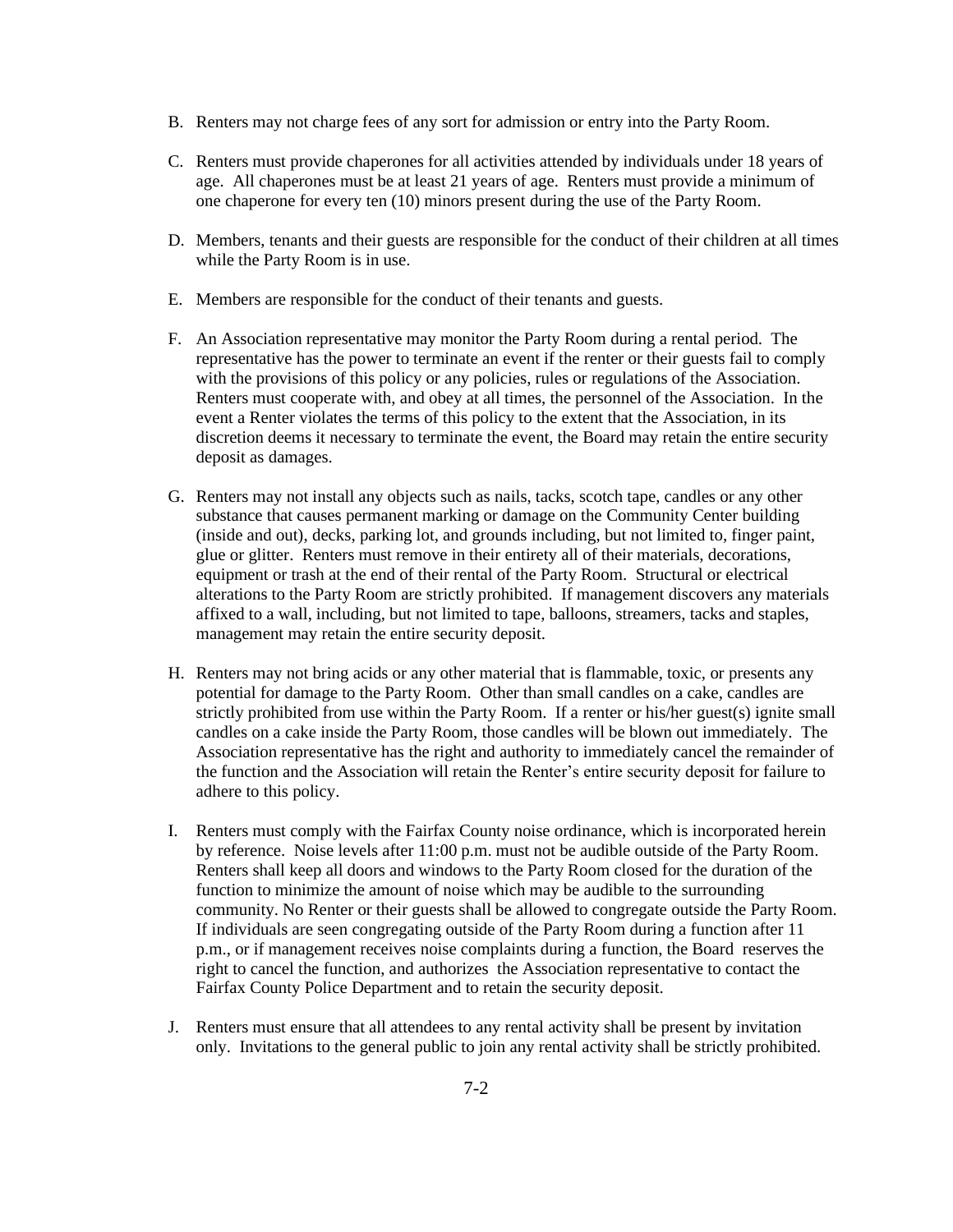- K. Smoking is prohibited in the Party Room and Community Center.
- L. Renters must ensure that no attendee throws objects from the deck located at the rear of the Party Room. The Association representative shall immediately cancel the function if objects are thrown from the deck into the pool, on the pool cover, or onto the pool deck while the pool is open and shall retain the Renter's entire security deposit.
- M. No activities which violate any Federal, state or local law or ordinance are permitted on Association property, which includes the Party Room, immediate grounds, and parking lot. If a law or ordinance is more restrictive than the measures identified in this resolution, the requirements of the law or ordinance shall apply.
- N. At the conclusion of the event, Renters must ensure that the Community Center building and Party Room are locked and secured with all inside lights turned off, completely clean and in good order inside, and the grounds immediately surrounding the building (including the fire lane) are litter and cigarette butt free. If the Renter does not completely clean and return the property in good order, the entire security deposit will be forfeited.
- O. If a Renter wishes to cancel his/her reservation of the Party Room, he/she must notify the Association Staff by no later than 14 days prior to the rental date. If proper notice is received by the Association Staff within the 14-day time frame, the Association shall refund all of the pre-paid sums within 10 business days following the date of receipt of notice of cancellation. If the Renter fails to notify the Association Staff within the 14-day timeframe, the Renter shall forfeit all pre-paid sums to the Association.
- P. The Renter agrees to pay all reasonable costs, including legal fees, court costs and administrative fees, in the collection of any outstanding obligation owed to the Association resulting from the enforcement of the Association's policy concerning the rental of the Party Room.

### III. APPLICATION PROCESS

- A. Applications for Party Room use must include, at a minimum, the following information:
	- 1. Purpose of the event;
	- 2. Anticipated duration of the event;
	- 3. Approximate number of persons to be present;
	- 4. Applicant's name, address and telephone number; and
	- 5. Whether alcoholic beverages will be served.
- B. The application must be submitted to an Association staff member or the Board of Directors for approval who shall have discretion to approve or disapprove the facility's use.
- C. Providing false information on an application will be grounds for the suspension of an applicant's reservation/use privileges.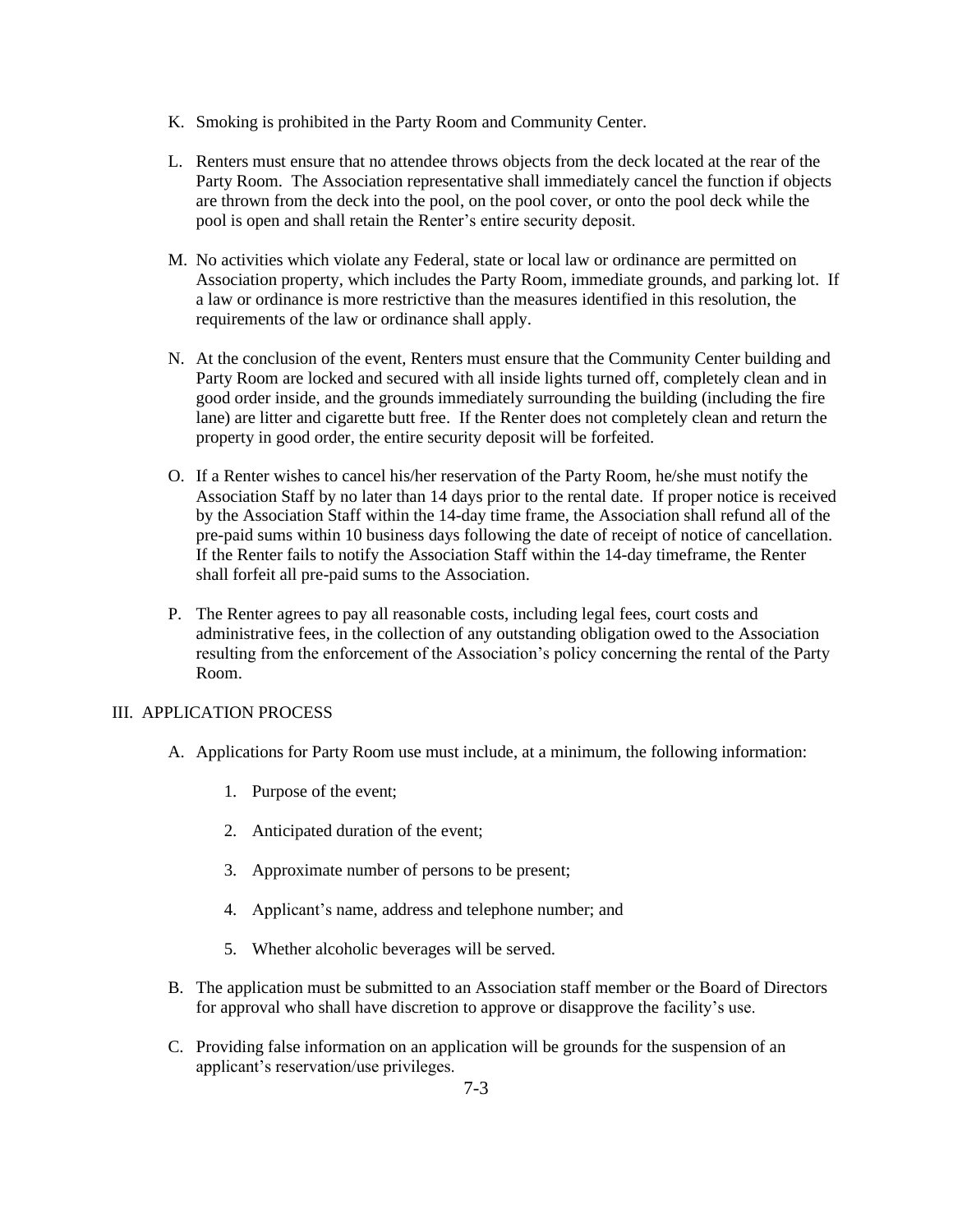# IV. USER FEES, SECURITY DEPOSIT AND INSPECTIONS

- A. Upon approval of the application, the applicant shall be required to pay a non-refundable usage fee and a refundable security deposit as determined by the Board. The Board shall establish the amount of the user fee and security deposit and reserves the right to change these amounts at its discretion.
- B. Prior to use of the Party Room, the applicant will be required to conduct a pre-event inspection with Association Staff to determine the condition of the Party Room and rear deck prior to the applicant's use. The security deposit will be refunded to the user within ten (10) business days of the usage provided that a post-event inspection of the Party Room, Community Center, and grounds by the Community Manager reveals no cause for the deposit to be retained by the Association. If the deposit is retained it will be used to defray the cost of any damage, destruction, loss, or theft which occurred in connection with the event and/or to pay for any required cleaning of the premises. Notwithstanding the amount of deposit determined by the Board, the applicant is responsible for the total cost of any damage, destruction, loss, theft or cleaning necessary to restore the facility to its previous condition.
- C. After the term of any rental period, the Community Manager or an Association staff member will conduct a post-event inspection of the Party Room and surrounding areas of Community Center used by the Renter. The Association Staff shall prepare a report of the event that will be considered a part of the final inspection report. Staff shall take photographs of any damages or failure to properly clean the facility to document all of the problems that are found, and attach them to the report. In its sole discretion, management shall make all determinations as to whether the building and grounds were properly cleaned and whether any damages occurred during the rental period, including whether the security deposit has been forfeited. If the Renter disagrees with management's determinations, he/she may appeal to the Board of Directors by filing an appeal with the Association office within 10 days of the inspection. The appeal must be in writing and must state the reasons for the appeal. The Board may schedule a hearing to review the matter and make a final decision. Renters are encouraged to take photographs of the facility when they leave it to document its condition.
- D. Nonprofit, community or civic organizations can apply for a waiver of the user fees by providing the Community Manager or Board of Directors with a copy of the organization's charter, articles of incorporation or list of Association residents who are members. Upon approval of the waiver, no user fee will be charged for the use of the Party Room; however, all users will be required to tender the appropriate security deposit.

# V. OCCUPANCY

Occupancy of the Party Room is restricted to no more than 49 people. All Renters must conform with these limitations and bear complete and total responsibility for compliance with these restrictions during the term of any rental period.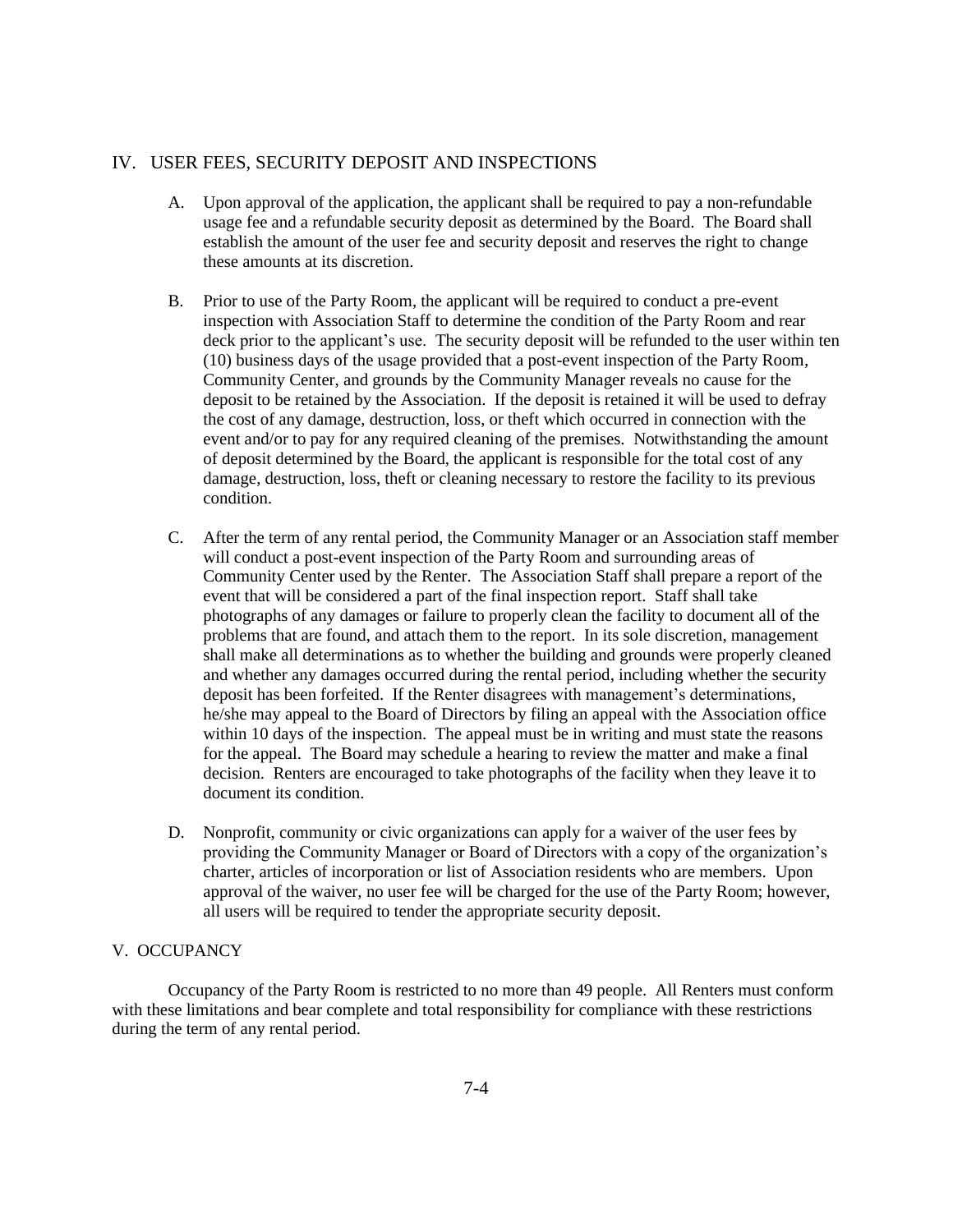#### VI. TIME RESTRICTIONS

All-day renters or hourly rentals beginning at 8 p.m. must vacate the premises of the Party Room before 1:00 a.m. on the morning following the event. Before vacating the premises, renters are responsible for the proper disposal of all food, party decorations, and routine cleaning. The term "routine cleaning" includes, but is not limited to, restoring the Party Room to its pre-use condition and cleaning up any trash and debris located inside the Party Room and on the grounds and parking area for the Party Room. Renters must dispose of all refuse in appropriate containers and remove that refuse from the premises at the conclusion of the rental period. **If the Renter does not completely clean and return the property in good order, the entire security deposit shall be forfeited.**

# VII. SALE OF ALCOHOL

While the use of alcohol is permitted, the sale of alcohol in any form is absolutely prohibited.

#### VIII. SMOKING

There is no smoking allowed in the Community Center building, including the Party Room. In addition, no equipment that produces smoke or fog shall be used in the building. In the event the Fairfax County Police or Fire Department and/or the Association Staff or a Board Member are called to respond to a complaint of the presence of smoke in the Community Center building or are called to respond to a smoke or fire emergency, the Association may retain the entire security deposit.

# IX. VIOLATIONS, ENFORCEMENT POLICY

The Renter shall be subject to the Association's enforcement policy for violations of the governing documents if the Renter violates this policy. The Association shall be permitted to take all actions authorized by the governing documents or the Virginia Property Owner's Association Act, including, but not limited to, the assessment of the balance of any charges for damages against the assessment account of the Renter as a lien against the Renter's property. This also includes the Board's authority to suspend a Member's right to rent the Party Room. The Association may also pursue any other remedy available under Virginia law.

In the event the Party Room has been previously used/rented: the Renter violated this policy resolution, the governing documents, the Rules For Using the Community Center, and/or the rental agreement, and this results in the forfeiture of the entire security deposit, the Board reserves the right to increase the amount of the security deposit for future rentals of the Association's facilities by this Renter.<sup>1</sup> The security deposit may either be doubled each time this occurs or increased to cover the actual amount of damages that occurred if this amount exceeds a doubled security deposit. The Community Manager, Board President, or Board Vice-President may approve an increase in the security deposit. A Renter may appeal an increased security deposit requirement to the Board.

# XI. LIABILITY

The Board may also increase the amount of the security deposit required for rental of the Party Room if other rental agreements covering Association facilities, such as the pool, have been broken and the entire security deposit was forfeited.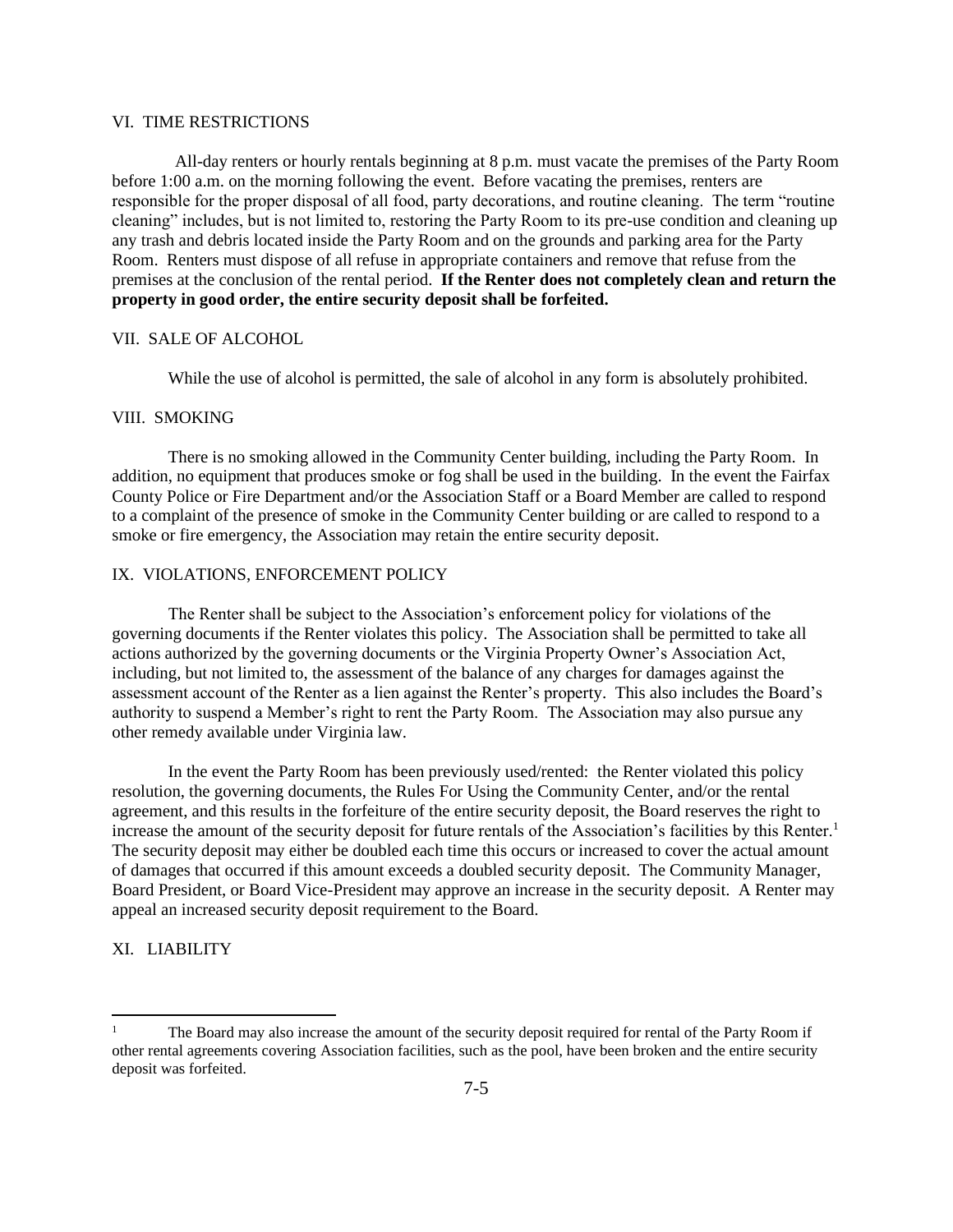- A. Renter shall adhere to all of the Board's rules and regulations, legal documents and policies, including any amendments thereto, and the Renter shall be responsible for ensuring that his/her guests and invitees comply with all such rules and regulations, legal documents, and policies.
- B. Renter shall control the behavior of all attendees and bear full responsibility for their conduct, including financial responsibility for rectification of damages to the Party Room, Community Center, or any other form of violation of this Policy Resolution or the Association's governing documents.
- C. Renter shall assume all responsibility and liability for any damage that occurs to the Community Center or Party Room as well as any property located within the Community Center or Party Room during his/her rental of the Party Room.
- D. Renter shall indemnify the Board of Directors, its officers, agents and employees against any and all defense costs and fees or judgment liability arising from any claim or lawsuit brought by a third party arising out of the Renter's rental of the premises with regard to any claim of damages, personal injury or otherwise.
- E. The Board of Directors, its officers, agents, employees or other designees shall assume no responsibility for the personal property of any individual who uses the Party Room and surrounding grounds during a rental period.

I hereby certify that this Policy Resolution was readopted by the Board of Directors at a regular meeting on April 19, 2022.

> NEWINGTON FOREST COMMUNITY ASSOCIATION, INC.

By: \_\_\_\_\_\_\_\_\_\_\_\_\_\_\_\_\_\_\_\_\_\_\_\_\_\_\_\_\_

Tina L. Ward, President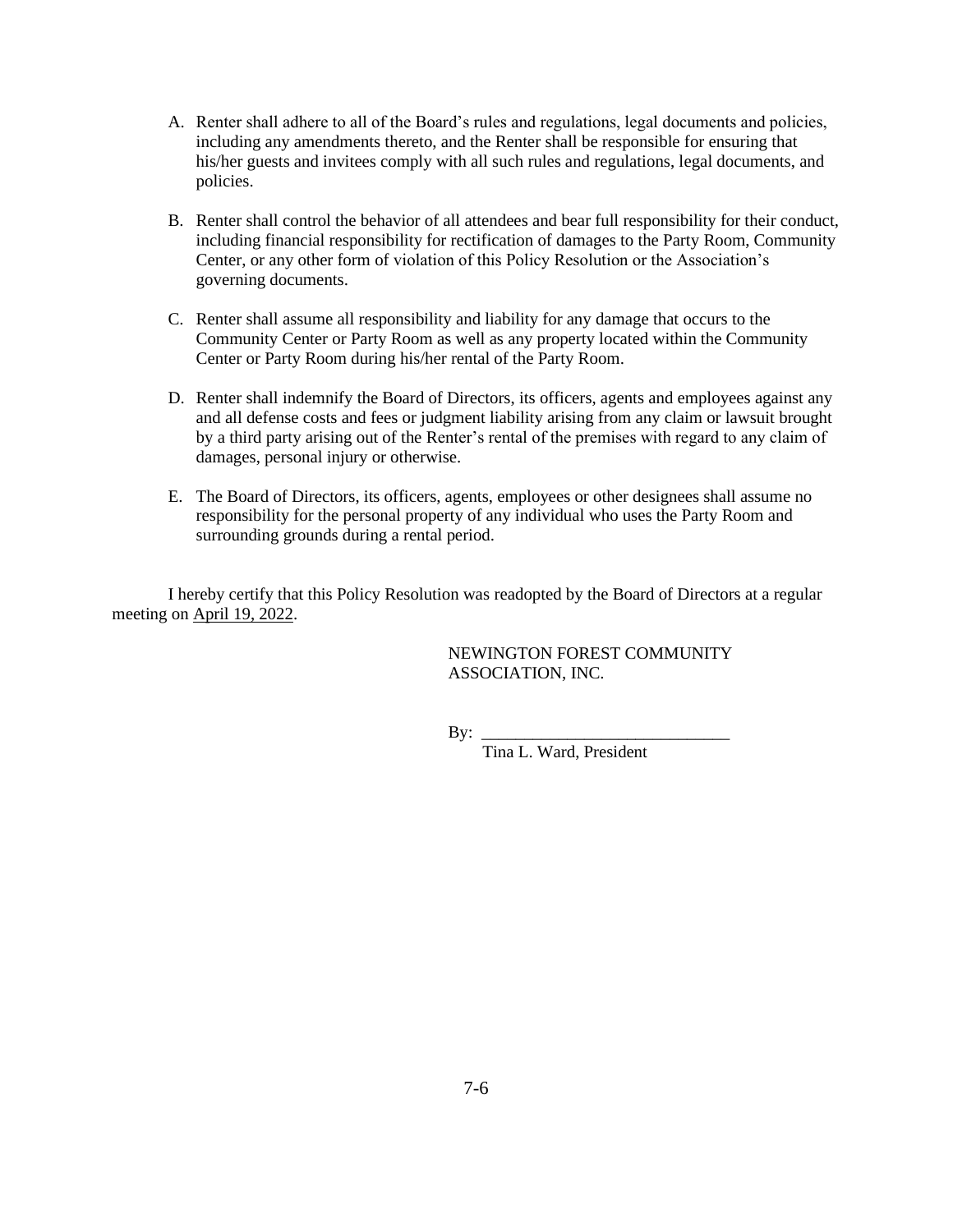# KEY MUST BE PICKED UP FROM NFCA OFFICE BY 2:00 P.M. ON

PLEASE NOTE: You will be required to sign a form acknowledging that the loss of the key will cost you \$1,000. In addition, a walkthrough of the building is required when you pick up the key.

# **APPLICATION FOR USE OF THE NEWINGTON FOREST COMMUNITY CENTER**

|                                                                                                                                             | Estimated Number of People Attending (Maximum Occupancy is 49 People) __________                                                                                                                                                                                                                                                                                                                                                                                                                                                                                                                                                                                                                                                                                                                                                                                                                                                                                                                                                                                                                                                                                                                                                                         |
|---------------------------------------------------------------------------------------------------------------------------------------------|----------------------------------------------------------------------------------------------------------------------------------------------------------------------------------------------------------------------------------------------------------------------------------------------------------------------------------------------------------------------------------------------------------------------------------------------------------------------------------------------------------------------------------------------------------------------------------------------------------------------------------------------------------------------------------------------------------------------------------------------------------------------------------------------------------------------------------------------------------------------------------------------------------------------------------------------------------------------------------------------------------------------------------------------------------------------------------------------------------------------------------------------------------------------------------------------------------------------------------------------------------|
|                                                                                                                                             | <b>Usage Fee:</b> 5 hours or less: \$175.00 (Hourly rate of \$35.00/hour available weekdays only)<br>Over 5 hours and up to all day: \$250.00 (All Day: 10 a.m.-1:00 a.m.)<br>RESERVATION CONFIRMED UPON RECEIPT OF CHECK FOR ROOM USAGE FEE<br>(PAYABLE TO NFCA) AND THIS FORM.<br><b>Security Deposit:</b> A check in the amount of \$250.00 (payable to NFCA) is due 2 weeks prior to                                                                                                                                                                                                                                                                                                                                                                                                                                                                                                                                                                                                                                                                                                                                                                                                                                                                 |
| the date of the room use.                                                                                                                   |                                                                                                                                                                                                                                                                                                                                                                                                                                                                                                                                                                                                                                                                                                                                                                                                                                                                                                                                                                                                                                                                                                                                                                                                                                                          |
| $\bullet$<br>book another party for that date.<br>$\bullet$<br>Association office (703-451-8563).<br>$\bullet$<br>deposit. Initials: ______ | All users who cancel less than 14 days prior to the event will not receive a usage fee refund unless NFCA is able to<br>You are responsible for the room while your group is using it. Please keep it clean and report any damages to the<br>You are responsible for restoring the room to its pre-rental condition. If it is necessary for Association Staff or a<br>cleaning contractor to complete any items listed under rule #8 below, the Association will retain the entire security                                                                                                                                                                                                                                                                                                                                                                                                                                                                                                                                                                                                                                                                                                                                                              |
|                                                                                                                                             | I, the undersigned resident/sponsor of the Newington Forest Community Association, Inc. (NFCA) fully<br>understand and do hereby, on behalf of myself and my guests, agree to abide by the rules, regulations and policies<br>for the use of the Newington Forest Community Center. In exchange for the permission of the Board of Directors of<br>the NFCA to use the Community Center, I, personally and on behalf of my guests, assume all risks and liabilities<br>incidental to the use of the Community Center and do hereby indemnify, release, and hold harmless the NFCA, its<br>Board of Directors, managing agent, members and agents from and against any and all claims of any kind<br>whatsoever which may arise or hereafter accrue in connection with my use of the Community Center including the<br>loss, damage or theft of personal property located in or near the Community Center during use. The undersigned<br>resident/owner acknowledges that the NFCA's liability for any loss or claim or any kind or nature whatsoever that<br>relates to my/our use of the Community Center shall be and hereby are limited to the amount of rental fees or<br>deposits paid to the NFCA for my/our reserved use of the Community Center. |

| Resident Sponsor's Signature          |                             | Date |      |  |
|---------------------------------------|-----------------------------|------|------|--|
| ______ Approved ______ Disapproved __ | <b>Authorized Signature</b> |      | Date |  |
|                                       | $\mathbf{H}$                |      |      |  |